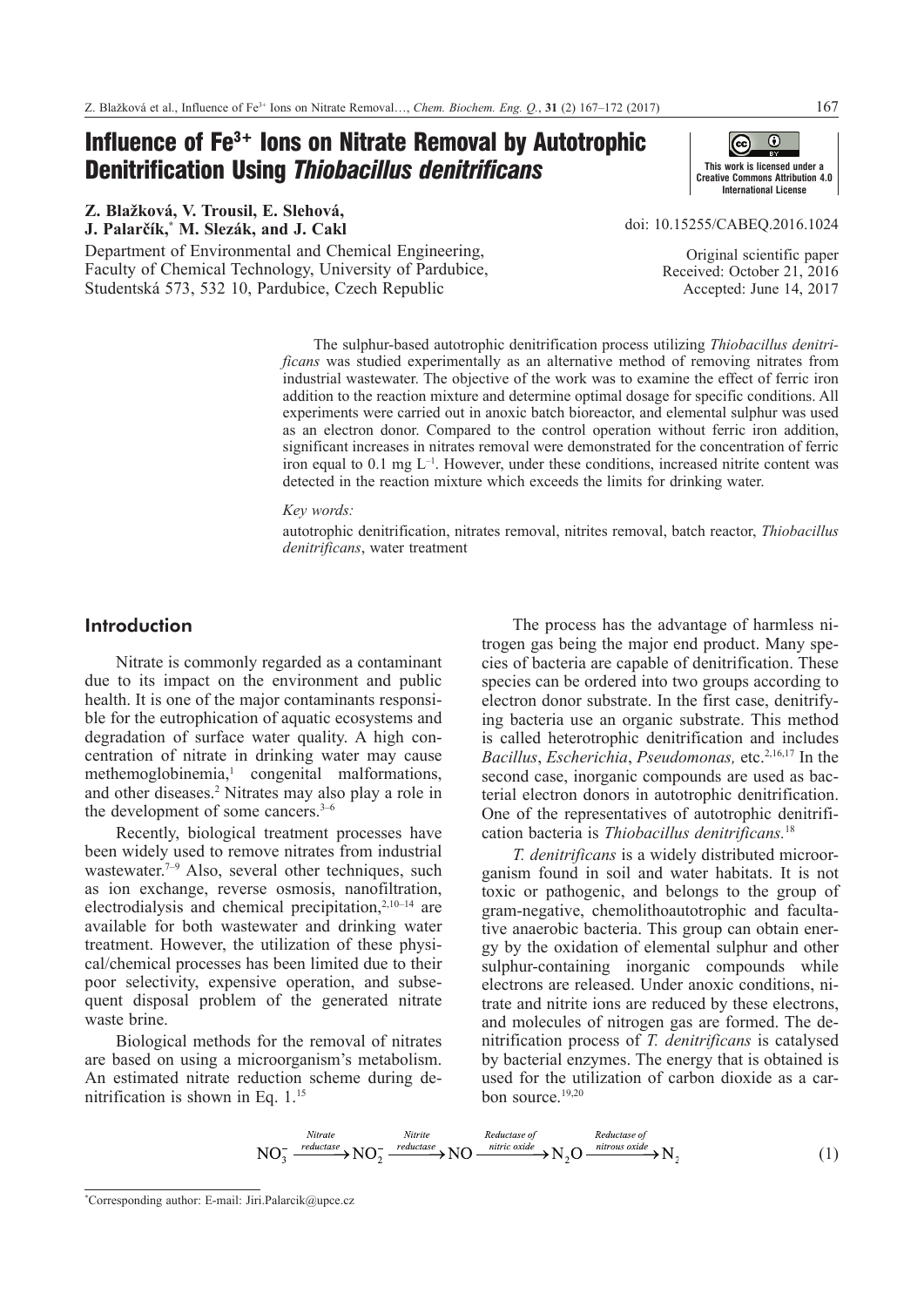The heterotrophic denitrification process is applied most extensively today because of its high efficiency and the simplicity of the reactors required. However, some industrial wastewaters lack sufficient quantities of organic carbon that are required by the bacteria. An inadequate amount of organic electron donor may result in a high level of nitrate and nitrite in the effluent, whereas overloading can cause secondary pollution by the organic substrate, which necessitates post-treatment.<sup>16</sup> Thus, as an alternative, the autotrophic denitrification process has been receiving more attention recently due to its two major advantages: (1) no external organic substrate needs to be added, thus decreasing the operating costs; and (2) less sludge is produced, thus reducing the handling of sludge.<sup>21,22</sup>

The optimal function of autotrophic denitrification using *T. denitrificans* is influenced by a number of agents and factors. Important factors include the type of electron donor (elemental sulphur, sulphide or thiosulphate), and the pH value. Nitrate removal in autotrophic denitrification is accompanied by the production of hydrogen ions, thus lowering the pH. For example, with elemental sulphur it can be described by equation $23$ 

$$
5S + 6NO_3^- + 2H_2O \rightarrow 5SO_4^{2-} + 3N_2 + 4H^+ (2)
$$

Adjustment of pH is therefore necessary to keep the pH above 5.5 for optimal bacterial activity. Therefore, limestone granules are usually added to sulphur to maintain the pH during the denitrification process. The optimum ratio of sulphur to limestone was found to be approximately  $1:1^{24}$ . Higher efficiencies of autotrophic denitrification with sulphide as the electron donor at 35 °C were observed by Fajardo *et al.*<sup>25</sup> Authors<sup>24,26</sup> also studied the influence of both C/N and S/N ratios. The nitrite-nitrogen concentrations in the range of 36 to 60 mg  $L^{-1}$ as well as nitrate-nitrogen concentrations above 660  $mg L<sup>-1</sup>$  may cause inhibition of sulphur-driven autotrophic denitrification.18,25 Some studies have reported a sulphide inhibitory effect on the reduction of nitrous oxide to nitrogen gas (the last step of denitrification).27,28 The high level of water hardness and the existence of sulphide in the effluent might also be limiting factors in denitrifying nitrate by using sulphur and limestone because of the precipitation crust formed by calcium sulphide on the sulphur surface.

The presence of biogenic elements and other compounds in autotrophic denitrification process was also evaluated. $22,29$  Authors<sup>30</sup> studied the ability of autotrophic nitrate reduction in the presence of ferrous iron. They have shown that pure cultures of nitrate-reducing bacteria can grow under anaerobic conditions with ferrous iron as the only electron donor, or as a member of a mixture of electron donors and acetate.

However, there is no detailed information on the advantages and limitations of the process for treatment of nitrate contaminated waters containing ferric iron. Ferric iron is one of the biogenic elements usually present in bacterial cells and their components, and it is also a part of growth media recommended for *T. denitrificans* cultivation in the form  $FeCl<sub>3</sub>$ . Also, the initial attack by oxidant  $Fe<sup>3+</sup>$ was proved to be crucial for the complete sulphur biological oxidation.31,32 Dissolved iron is mainly present in water as Fe<sup>3+</sup> under acidic and neutral, [oxygen-](http://www.lenntech.com/Periodic-chart-elements/O-en.htm)rich conditions. The amount varies strongly, and is different in rivers (usually  $0.5-1$  mg  $L^{-1}$ ) and groundwater (up to 100 mg  $L^{-1}$ ). Potential sources for autotropic denitrification, for example, industrial wastewaters from leather, fertilizer-processing, and surface finishing industries, can even contain considerably higher amounts of ferric iron. Thus, the objective of this work was to study experimentally the influence of ferric iron on nitrate and nitrite removal in autotrophic denitrification using *T. denitrificans* in suspension batch bioreactors, where elemental sulphur was used as electron donor.

# Material and methods

# Microorganism cultivation

The *T. denitrificans* strain (DSM 12475) was obtained from Leibnitz Institute DSMZ – German Collection of Microorganisms and Cell Structures. The culture was maintained at 33  $\degree$ C in a sterile liquid growth medium composed of  $\text{Na}_2\text{S}_2\text{O}_3$  (10 g L<sup>-1</sup>),  $KH_2PO_4$  (11.8 g L<sup>-1</sup>), Na<sub>2</sub>HPO<sub>4</sub> (1.2 g L<sup>-1</sup>),  $MgSO_4$ ·7H<sub>2</sub>O (0.1 g L<sup>-1</sup>), (NH<sub>4</sub>)<sub>2</sub>SO<sub>4</sub> (0.1 g L<sup>-1</sup>),  $CaCl_2$  (0.03 g L<sup>-1</sup>), FeCl<sub>3</sub> (0.02 g L<sup>-1</sup>) and MnSO<sub>4</sub>  $(0.02 \text{ g L}^{-1})$ .<sup>33</sup> The seed culture was incubated for four weeks as a shaken culture (150 rpm), and the fresh sterile growth medium was added every week. After four weeks, a *T. denitrificans* suspension with optical density  $(OD = 0.03)$  was obtained.

### Suspension batch bioreactors

Glass bottles (volume 1 L) with a polypropylene screw cap and septum were purchased from Fisher Scientific (CR) and used as batch bioreactors in all experiments. Bioreactors were sterilized by autoclaving and filled with sterile crushed sulphur (100 g, size fraction 2.5–5.0 mm), sterile crushed limestone (100 g, size fraction 3.0–4.0 mm, Aqua Medic, Germany), sterile solution of  $\text{NaNO}_3$  (volume 1 L, initial concentration 100 mg  $L^{-1}$  NO<sub>3</sub><sup>-</sup>, e.g.  $22.26$  mg  $L^{-1}$  of N-NO<sub>3</sub><sup>-</sup>), 1 mL of *T. denitrificans* suspension, and a solution of  $FeCl<sub>3</sub>$  at various concentrations of  $Fe<sup>3+</sup>$  equal to 0.05, 0.1, 0.5, and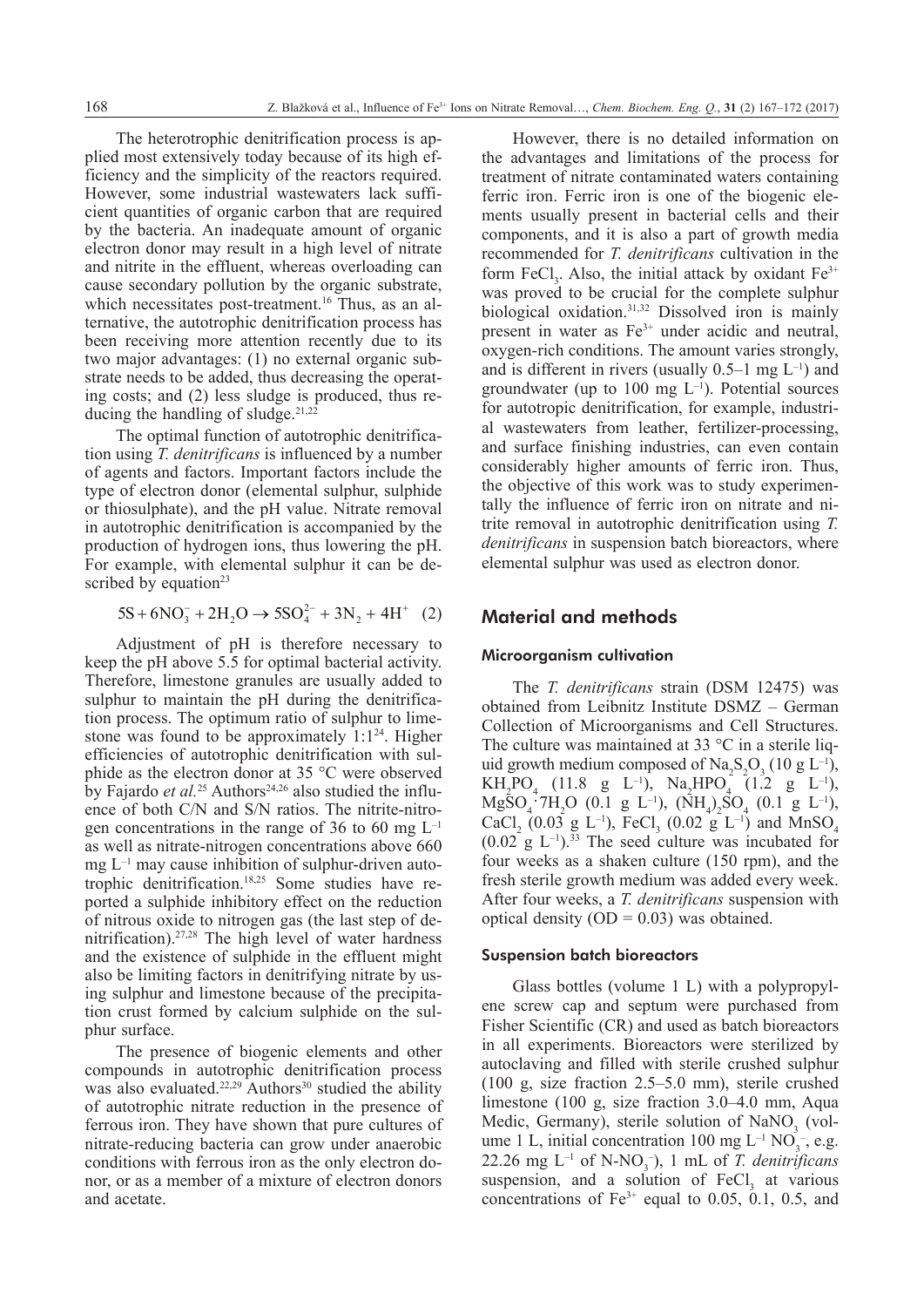$1.0 \text{ mg } L^{-1}$ . No other particular nutrients for the microorganisms were added.

The total reaction volume was adjusted by demineralized water to 1 L. During the experiments, samples were taken every 7 days using sterile needles through the septum in the screw cap of each **bioreactor** 

The oxidation of sulphur using *T. denitrificans* during the denitrification process led to the formation of sulphuric acid, and the environment in bioreactors was potentially acidified. In our experiments, the pH was kept in the range of 7.0 to 7.3, because the limestone present in the bioreactors reacted with the sulphuric acid and formed carbon dioxide and calcium sulphate. The resulting carbon dioxide was utilized by *T. denitrificans* as a carbon source.<sup>24</sup>

# Analytical methods

The concentrations of nitrate and nitrite ions in the reaction mixture were determined by spectrophotometric methods (European Standard ISO 7890-3: 1988 and European Standard EN 26777:1993) using a Spectrophotometer UV/VIS DR 6000 (Hach, CR). The nitrate ions reacted with sulphosalicylic acid (in the presence of sodium salicylate and sulphuric acid) followed by alkalization by sodium hydroxide. The final mixture was measured spectrophotometrically at 415 nm. The nitrite ions were reacting with 4-aminobenzenesulphonamide in the presence of phosphoric acid (at pH 1.9) to create diazonium salt, which further reacted with N-(1-naphtyl)ethylenediamine in the presence of 4-aminobenzenesulphonamide. The absorbance was measured at 540 nm. The values of total nitrogen were counted as the sum of nitrogen-nitrate and nitrogen-nitrite ions. The acidity and redox potential of samples were measured by a potentiometric method using a combined probe connected to a Multimeter HQ 30d (Hach, CR). The values of dissolved oxygen were determined by an electrochemical method (ISO 10523:2008, EN ISO 5814:2012) by means of an electrochemical cell, which was isolated from the sample by a gas permeable membrane probe (Cybersan DO 300, Eutech Instruments, USA). All analyses were performed in duplicate.

## Microorganisms monitoring

The bioreaction was run for 70 days, and every 7 days, the presence of microorganisms was verified by the cultivation using two different solid growth media. The first one was composed of agar  $(15 \text{ g L}^{-1}), \text{ Na}_2\text{S}_2\text{O}_3$   $(10 \text{ g L}^{-1}), \text{ KNO}_3$   $(5 \text{ g L}^{-1}),$  $KH_2PO_4$  (1.8 g L<sup>-1</sup>), NaH<sub>2</sub>PO<sub>4</sub> (1.2 g L<sup>-1</sup>), NaHCO<sub>3</sub>  $(0.5 \text{ g } L^{-1})$ , MgSO<sub>4</sub> 7H<sub>2</sub>O (0.1 g L<sup>-1</sup>), (NH<sub>4</sub>)<sub>2</sub>SO<sub>4</sub>  $(0.1 \text{ g L}^{-1})$ , CaCl<sub>2</sub>  $(0.03 \text{ g L}^{-1})$ , FeCl<sub>3</sub>  $(0.02 \text{ g L}^{-1})$ 

and MnSO<sub>4</sub>  $(0.02 \text{ g L}^{-1})^{33}$  and used standardly for *T*. *denitrificans* cultivation. The second solid growth medium was R-2A Agar (HiMedia Laboratories), which enabled the cultivation of potential contaminating microorganisms. Cultures on solid media were grown in 33 °C and under both aerobic and anoxic conditions. Also, samples for identifying the microbial population by polymerase chain reaction denaturing gradient gel electrophoresis (PCR-DGGE) were collected. These analyses were done in the laboratory of the Department of Environmental Protection Engineering (Tomas Bata University in Zlín, Faculty of Technology, Czech Republic).

# Results and discussion

First collected were samples of reaction mixture for identification of *T. denitrificans* in bacterial suspension used. Comparing the sequencing result with existing gene sequences in the database, our sequence shares the highest identity of 97 % with the sequence of *T. denitrificans*. The samples were then subjected to single colony isolation on agar plates. Small opalescent colonies were observed after 10 days of anoxic incubation on the thiosulphate/ nitrate solid growth medium, indicating presence of bacteria *T. denitrificans*. On the other hand, the samples incubated under aerobic conditions in the same medium, as well as the samples incubated using R-2A medium under both aerobic and anoxic conditions showed no growing colonies of microorganisms. To verify both the presence of *T. denitrificans* and absence of other contaminating microorganisms, the cultivation experiments were repeated every seventh day. The number of cells remained quite constant during the whole experiment. These results strongly suggest that *T. denitrificans* was responsible for denitrification and sulphur-oxidation under the applied reactor operating conditions.

### *Nitrate reduction*

The concentrations of nitrate ions in the reaction mixture were monitored for 70 days. The results are given in Fig. 1. During the first 40 days or so, a minimal decline of nitrate ion concentration could be observed. There are two possible explanations for this phenomenon. Firstly, there was an adaptation phase of the bacterial cells to the environment (lag phase), and secondly, some portion of oxygen still remained in the system, and oxygen has precedence over nitrate and nitrite ions as a terminal electron acceptor in the energy metabolism of *T. denitrificans.*20 The values of dissolved oxygen concentration higher than  $0.5 \text{ mg } L^{-1}$  were determined in the initial phase of the process (see Fig. 1), indicating a considerable contribution of the latter mechanism.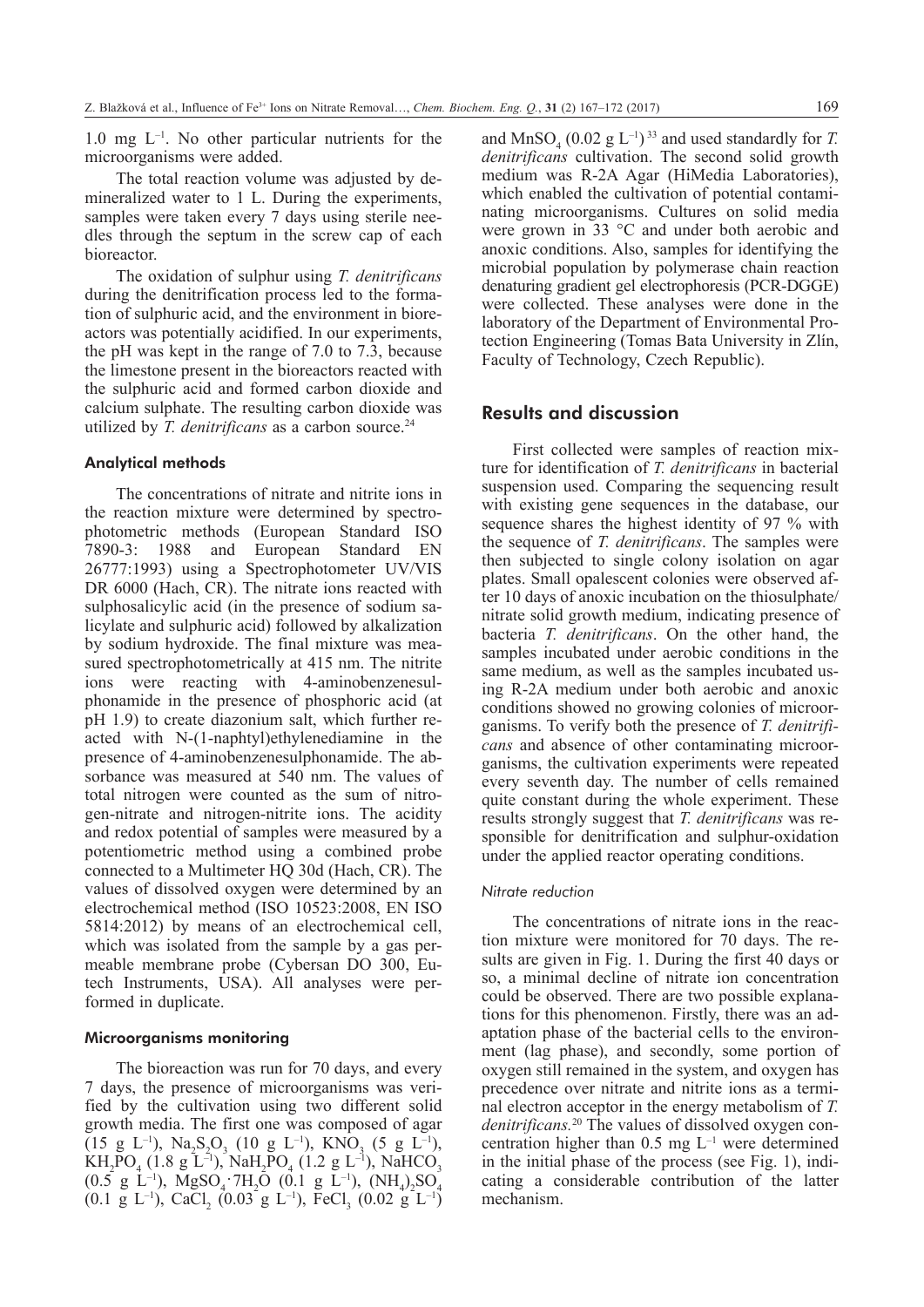

*concentrations in the reaction mixture of autotrophic cultiva-*<br>  $\frac{d}{dx}$ mixture of autotrophic cultivation in batch bioreactors for various concentrations of ferric iron. The - *tion in batch bioreactors for various concentrations of ferric ion in baich bioreactors for various concentrations of ferric*<br>*iron. The standard deviation of individual nitrate concentration values was 0.48 mg*  $L^{-1} NO_3^-$ *.* Fig. 1 *– Time dependence of nitrate and dissolved oxygen* 

As can be seen from Fig. 1, after 40 days of stabilization, the nitrate concentrations rapidly de $s$  clined in all cases. The trends in the concentration tems decline were similar, indicating that in the treatment exper with ferric ion concentrations of higher than  $0.05$  forme mg  $L^{-1}$ , nearly complete nitrate removal occurred in during 20 days. The nitrate concentration trends followed initrifications in the maximum number of maximum nitritions in the maximum nitrition or unsafe or unsafe or unsafe or unsafe or unsafe or unsafe or unsafe or unsafe or uns pseudo first-order kinetics, which can be described by equation increasing  $\mathbf{p}$  is the equation increasing induced sequentially under anomic conditions are equations are equations are equations are equations are equations are equations are equations are equations are eq were formed and accumulated in the reaction mixture during the ferric-iron-influenced autotrophic the ferric-iron-influenced autotrophic the ferric-iron-influenced autotrophic the ferric-iron-influenced autotrophic the fe  $L_{\rm H}$  concentration equal to  $\frac{1}{2}$  mg L-1, it was slightly lower, but higher in the concentration  $L_{\rm H}$  $\sigma$  cays. The muate concentration trends tonowed in figure

$$
\ln \frac{c}{c_0} = -k \cdot (t - t_0)
$$
 (3) in the  
conce  
trite c

where *c* is the concertation in time *t*, subscript  $0$  centra indicates initial value, and  $k$  is the reaction constant.  $\qquad$  er bu The values of  $k$  were determined from experimental conce data using least squares method, and are summa-<br>diti rized in Table 1.  $\frac{1}{2}$  denotes  $\frac{1}{2}$ 

> Generally, compared with the reaction rate of heterotrophic denitrification, the reaction rate of sulphur-based autotrophic denitrification is low. The reaction constant *k* in the bioreactors with added  $Fe<sup>3+</sup>$  was, in some cases, higher than that in the bioreactor without ferric iron. This shows that  $Fe<sup>3+</sup>$

Table 1 *– Values of reaction constants of nitrate reduction* 

| System          | $t_0(d)$ | $c_0$ (mg L <sup>-1</sup> ) | $k(d^{-1})$ | $R^2$  |
|-----------------|----------|-----------------------------|-------------|--------|
| C               | 40       | 78.2                        | 0.0569      | 0.9724 |
| Fe1             | 40       | 73.2                        | 0.0575      | 0.9619 |
| Fe <sub>2</sub> | 40       | 73.1                        | 0.1462      | 0.9464 |
| Fe <sub>3</sub> | 40       | 73.5                        | 0.0565      | 0.9829 |
| Fe4             | 40       | 73.1                        | 0.0535      | 0.9653 |
|                 |          |                             |             |        |

salts minimally benefit the metabolic activity of *T. denitrificans* in the first step of nitrate decomposition. Compared to the control operation without ferric iron addition, significant increases in nitrate removal were demonstrated for the ferric iron concentration of  $0.1 \text{ mg L}^{-1}$ . A higher dosage of ferric iron had a lower impact on nitrate removal.

Because of pH value higher than 7, the soluble ferric iron was not detected in the reaction mixture. In our opinion, most of the ferric iron added into the reactor precipitated on the surface of sulphur and limestone. This should have resulted in the several phenomena. For low concentrations, the ferric iron acts as an accelerator of sulphur biological oxidation.31,32 However, with the increase in ferric iron loading, the amount of precipitated matter increased, and the limit in the mass transfer rate of sulphur in the reaction may have led to the deficiency of electron donors, thus becoming one of the limiting factors for the reaction rate of denitrification.

#### *Nitrite accumulation* Nitrite is an intermediate in the denitrification process. The initial nitrite concentration in the systems investigated was undetectable. However, the experimental results show that nitrite ions

Nitrite is an intermediate in the denitrification process. The initial nitrite concentration in the systems investigated was undetectable. However, the experimental results show that nitrite ions were formed and accumulated in the reaction mixture during the ferric-iron-influenced autotrophic denitrification using *T. denitrificans*. As shown in Fig. 2, nitrite concentrations in the reaction mixture first increased and then decreased. Nitrite accumulation in the system was the most significant at the  $Fe<sup>3+</sup>$ concentration of 0.1 mg  $L^{-1}$ , giving maximum nitrite concentration of 3.2 mg  $L^{-1}$ . For an Fe<sup>3+</sup> concentration equal to 0.05 mg  $\bar{L}^{-1}$ , it was slightly lower, but higher in the case of 0.5 and 1 mg  $L^{-1}$  ferric concentrations. In operations without ferric iron addition, the production of nitrite was the lowest, approaching the detection limit of the molecular absorption spectrometric method used for the analysis. Nitrite is much more toxic than nitrate. It is difficult to establish an exact level at which nitrite concentrations in water are safe or unsafe, but the maximum nitrite concentrations shown in Fig. 2 significantly exceeded the nitrite content limit for drinking water, which is usually 0.5 mg  $L^{-1}$ .<sup>[34](#page-5-0)</sup>

As follows from Eq. 1, four key enzymes induced sequentially under anoxic conditions are responsible for reductions in the autotrophic denitrification process. In this study, nitrite is an intermediate formed in the first step and used up in a subsequent step. The subsequent nitrite decomposition is probably the rate-determining step, and the overall reaction cannot proceed any faster than this slowest step. If the presence of ferric ions accelerates the first reaction step, i.e. nitrate decomposition, the result is the nitrite accumulation in the reaction mix-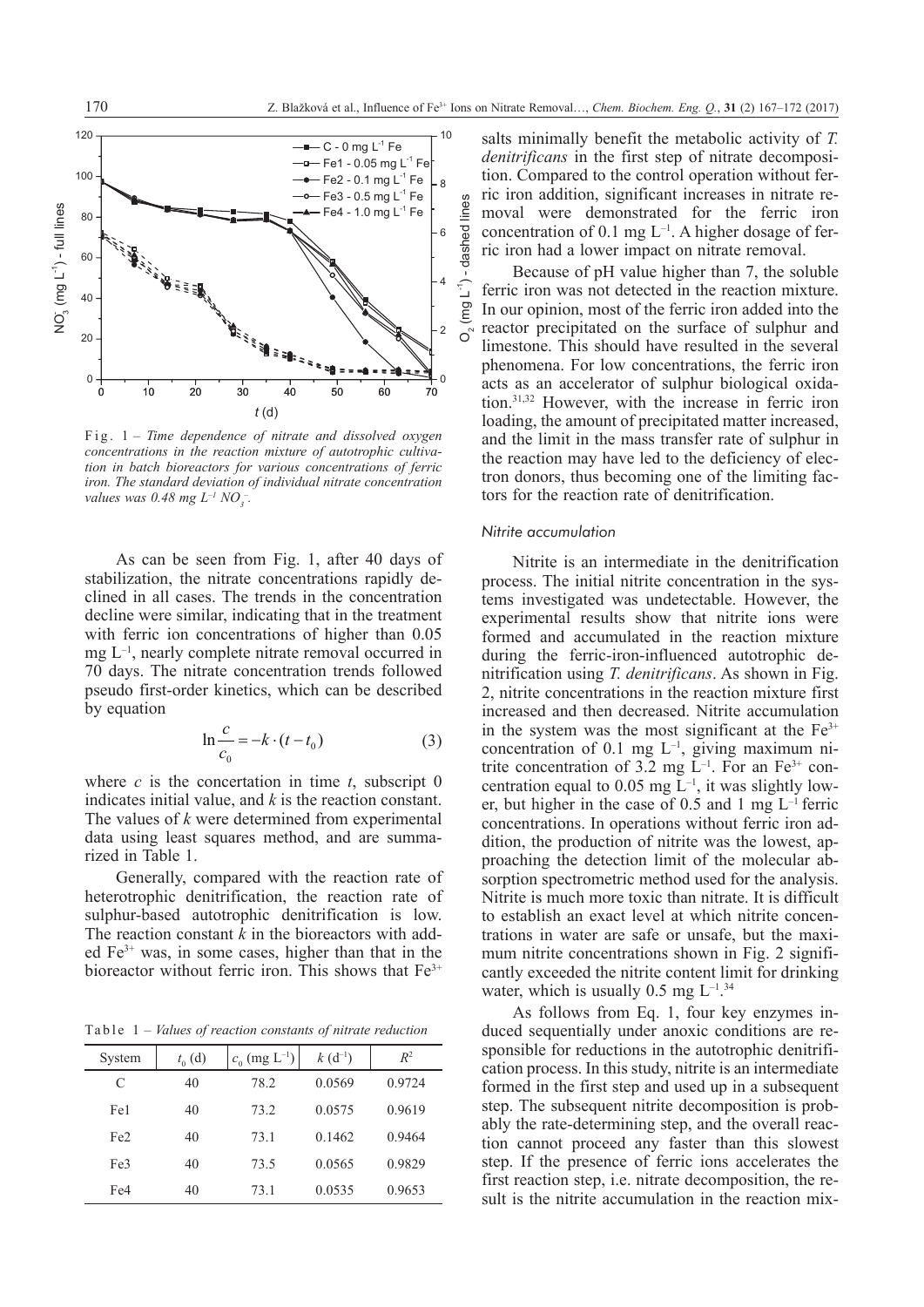

*action mixture of autotrophic cultivation in batch bioreactors DICE, pr* for various concentrations of ferric iron. The standard devia-<br>gy Agel *for various concentrations of ferric tron. The standard deviction of individual concentration values was*  $0.13 \text{ mg } L^{-1} \text{ NO}_2^-$ *.* Fig. 2 *– Time dependence of nitrite concentrations in the re-*

ture, as seen in Fig. 2. The lack of nitrates in the  $\frac{1. \text{Man}}{1. \text{A}}$ final stage of the process is the reason for the drop in the nitrite concentration after 60 days. Heal final stage of the process is the reason for the drop verse

The existence of nitrite accumulation in the reaction mixture can also be used as a reliable judg-<br> $\frac{2. \text{Nout}}{\text{noloc}}$ ment index for the occurrence of sulphur fouling,  $\frac{1}{3}$ and deterioration by ferric iron precipitate.  $\frac{1}{2}$  and  $\frac{1}{2}$  and  $\frac{1}{2}$  and  $\frac{1}{2}$  and  $\frac{1}{2}$  and  $\frac{1}{2}$  and  $\frac{1}{2}$  and  $\frac{1}{2}$  and  $\frac{1}{2}$  and  $\frac{1}{2}$  and  $\frac{1}{2}$  and  $\frac{1}{2}$  and  $\frac{1}{2$ negative effect of many accumulation in the re-<br> $\frac{1}{2}$  Kolt

#### *Total nitrogen removal*  **Conclusions**  and sulphate accumulation **that Fe3+ inclusive** doi: in such as uncerease autotrophic density increase in  $4 W_{\text{rms}}$

Also, the concentrations of total nitrogen in the  $\frac{4.1 \text{ mJ}}{2.0 \text{ rad/s}}$ reaction mixture were determined as the sum of nitrate-nitrogen and nitrite-nitrogen. The course of dependence obtained is similar to that for nitrates  $\frac{1}{100}$  (see Fig. 1). This means that the contribution of ni-<br>the three trite to the total nitrogen content in the reaction mixture is virtually negligible. Teaction infixitive were determined as the sum of (see Fig. 1). This inealls the

> The stoichiometric Eq. 2 shows that, theoretically, 1.27 mg  $SO_4^{2-}$  will be produced when 1 mg  $NO<sub>3</sub><sup>-</sup>$  is consumed. The experimental values of this ratio obtained by many authors<sup>35-[38](#page-5-2)</sup> are close to this theoretical value. The contamination of produced water by sulphates is obvious, and it has a negative effect on the quality of water. In many countries, the maximum possible concentration of sulphates in water is specified, because large amount of sulphates in water can cause the formation of sulphate-aluminate complexes, and swell and crack concrete, which is made from certain types of cement. On the other hand, sulphates in water do not represent a direct danger to the environment – they are chemically inert, non-volatile, and non-toxic compounds.[39](#page-5-3)

# **Conclusions**

The results indicate that  $Fe<sup>3+</sup>$  ions can influence the denitrifying activity of *T. denitrificans* in sulphur-based autotrophic denitrification. The highest increase in nitrate removal was found for the concentration of ferric iron equal to  $0.1 \text{ mg } L^{-1}$ . However, under these conditions, increased nitrite content was detected in the reaction mixture which exceeded the limits for drinking water. The nitrite decomposition was evaluated as the reaction rate-determining step.

# *Acknowledgements*

*This study was supported by University Pardubice, project SGSFCHT\_2015006 and by Technology Agency of Czech Republic, project TA04020258.*

#### References  $A = \alpha$  nitrogen in the concentrations of the reaction mixture were determined as the summation mixture were determined as the summation mixture were determined as the summation mixture were determined as the summation mix

- 1. *Manassaram, D. M., Backer, L. C., Moll, D. M.*, A Review of nitrates in drinking water: Maternal exposure and adverse reproductive and development outcomes, Environ. Health Perspect. **114** (2006) 320. [doi: https://doi.org/10.1289/ehp.8407](https://doi.org/10.1289/ehp.8407) of nitrate-nitrate-nitrate-nitrite-nitrite-nitrite-nitrite-nitrite-nitrite-nitrite-nitrite-nitrite-nitrite-nitrite-nitrite-nitrite-nitrite-nitrite-nitrite-nitrite-nitrite-nitrite-nitrite-nitrite-nitrite-nitrite-nitrite-ni
	- 2. *Koltuniewitz, A. B., Drioli, E.*, Membranes in Clean Technology. Volume 1. Wiley, Weinheim, 2008.
	- 3. *van Loon, A. J., Botterweck, A. A., Goldbohm, R. A., Brants, H. A., van Klaveren, J. D., van den Brandt, P. A.*, Intake of nitrate and nitrite and the risk of gastric cancer: a prospective cohort study, Br. J. Cancer **78** (1998) 129. [doi: https://doi.org/10.1038/bjc.1998.454](https://doi.org/10.1038/bjc.1998.454)
	- 4. *Wang, W., Fan, Y., Xiong, G., Wu, J.*, Nitrate in drinking water and bladder cancer: A meta-analysis, J. Huazhong. Univ. Sci. Technolog. Med. Sci. **32/6** (2012) 912. [doi: https://doi.org/10.1007/s11596-012-1057-8](https://doi.org/10.1007/s11596-012-1057-8)
	- 5. *Ward, M. H., Kilfoy, B. A., Weyer, P. J., Anderson, K. E., Folsom, A. R., Cerhan, J. R.*, Nitrate intake and the risk of thyroid cancer and thyroid disease, Epidemiology **21/3** (2010) 389.

[doi: https://doi.org/10.1097/EDE.0b013e3181d6201d](https://doi.org/10.1097/EDE.0b013e3181d6201d)

6. *Espejo-Herreraa, N., Cantord, K. P., Malatse, N., Silvermand, D. T., Tardónf, A., García-Closasg, R., Serrab, C., Kogevinasa, M., Villanueva, C. M.,* Nitrate in drinking water and bladder cancer risk in Spain, Environ. Res. **137** (2015) 299.

[doi: https://doi.org/10.1016/j.envres.2014.10.034](https://doi.org/10.1016/j.envres.2014.10.034)

- 7. *Park, J. Y., Yoo, Y. J.,* Biological nitrate removal in industrial wastewater treatment: which electron donor we can choose, Appl. Microbiol. Biotechnol. **82** (2009) 415. [doi: https://doi.org/10.1007/s00253-008-1799-1](https://doi.org/10.1007/s00253-008-1799-1)
- 8. *De Lucas, A., Rodríguez, L., Villaseñor, J., Fernández, F. J.,*  Denitrification potential of industrial wastewaters, Water Res. **39** (2005) 3715. [doi: https://doi.org/10.1016/j.watres.2005.06.024](https://doi.org/10.1016/j.watres.2005.06.024)
- 9. *Buchheister, F., Schuch, R., Winter, J.,* Biological nitrogen removal from wastewater of the metal-working industry, Chem. Eng. Technol. **23** (2000) 967. [doi: https://doi.org/10.1002/1521-4125\(200011\)23:11<967::](https://doi.org/10.1002/1521-4125%28200011%2923:11%3C967::AID-CEAT967%3E3.0.CO;2-D) [AID-CEAT967>3.0.CO; 2-D](https://doi.org/10.1002/1521-4125%28200011%2923:11%3C967::AID-CEAT967%3E3.0.CO;2-D)